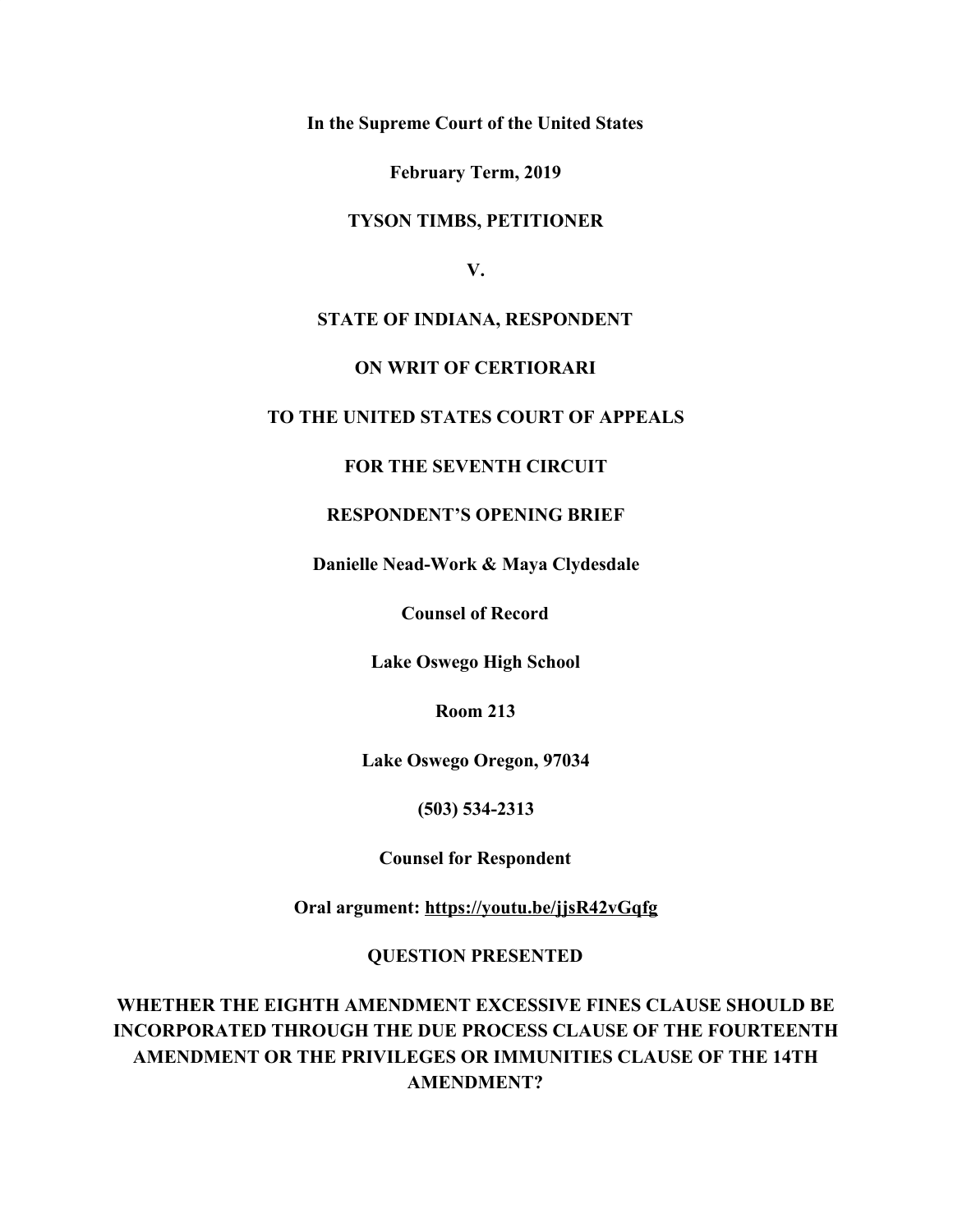# **TABLE OF CONTENTS**

| $\overline{\mathbf{4}}$                                       |
|---------------------------------------------------------------|
| ARGUMENT I: DUE PROCESS CLAUSE AND SLAUGHTERHOUSE CASES  4-6  |
| ARGUMENT II: RIGHT TO PROTECTION AGAINST EXCESSIVE FINES  6-8 |
| ARGUMENT III: INCORPORATION PRECEDENT  8-9                    |
|                                                               |

# **TABLE OF AUTHORITIES**

## **Cases**

| <b>Slaughterhouse Cases,</b> |
|------------------------------|
|                              |
| Gitlow v. New York,          |
|                              |
| New York v. Miln,            |
|                              |
| Palko v. Connecticut,        |
|                              |
| Duncan v. Louisiana,         |
|                              |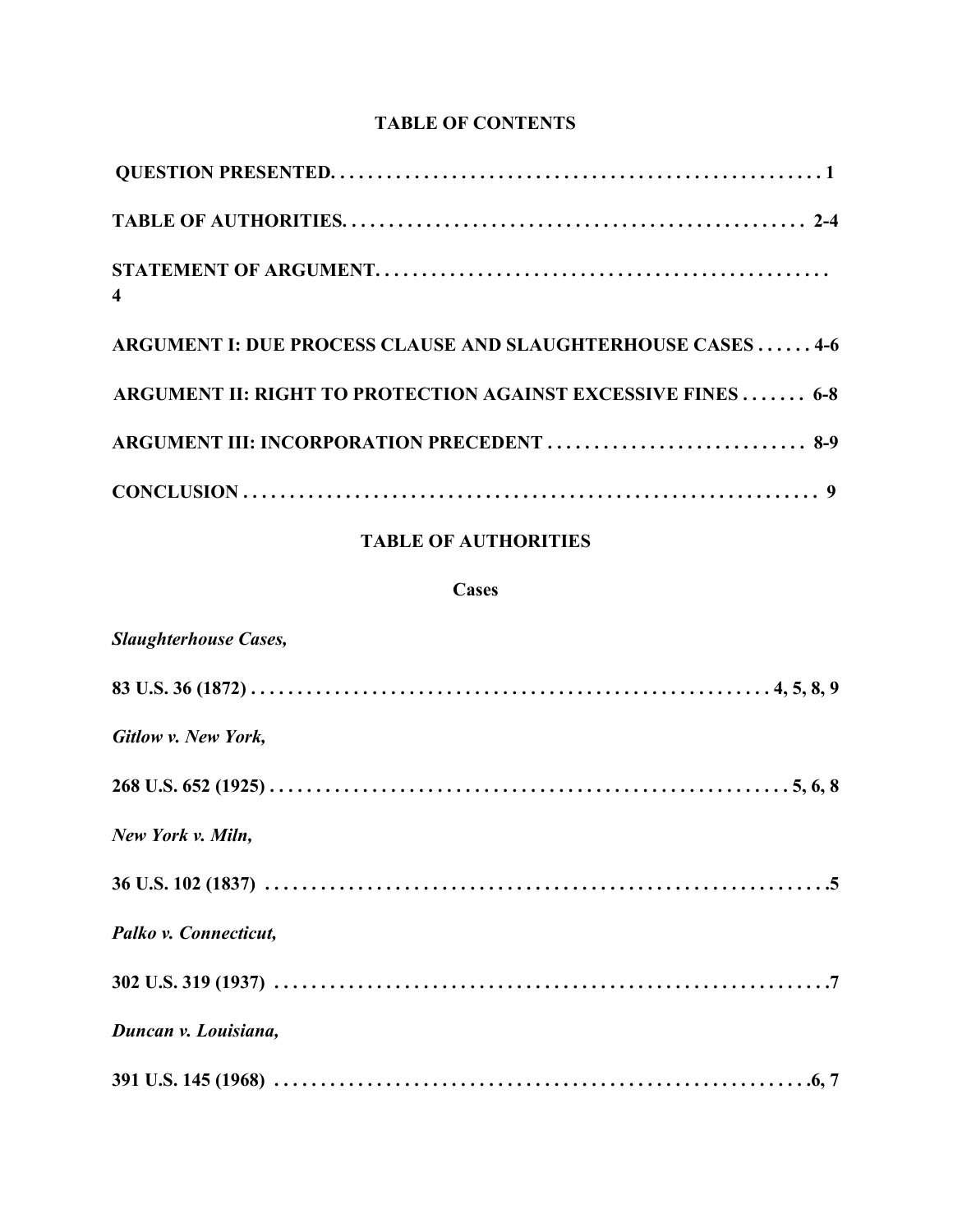| Adamson v. California,                       |
|----------------------------------------------|
|                                              |
| <b>Everson v. Board of Education,</b>        |
|                                              |
| Near v. Minnesota,                           |
|                                              |
| DeJonge v. Oregon,                           |
|                                              |
| Mapp v. Ohio,                                |
|                                              |
| <b>Aguilar v. Texas,</b>                     |
|                                              |
| Robinson v. California,                      |
|                                              |
| <b>Austin v. United States,</b>              |
|                                              |
| <b>United States v. United Mine Workers,</b> |
|                                              |
| United States v. Bajakajian,                 |
|                                              |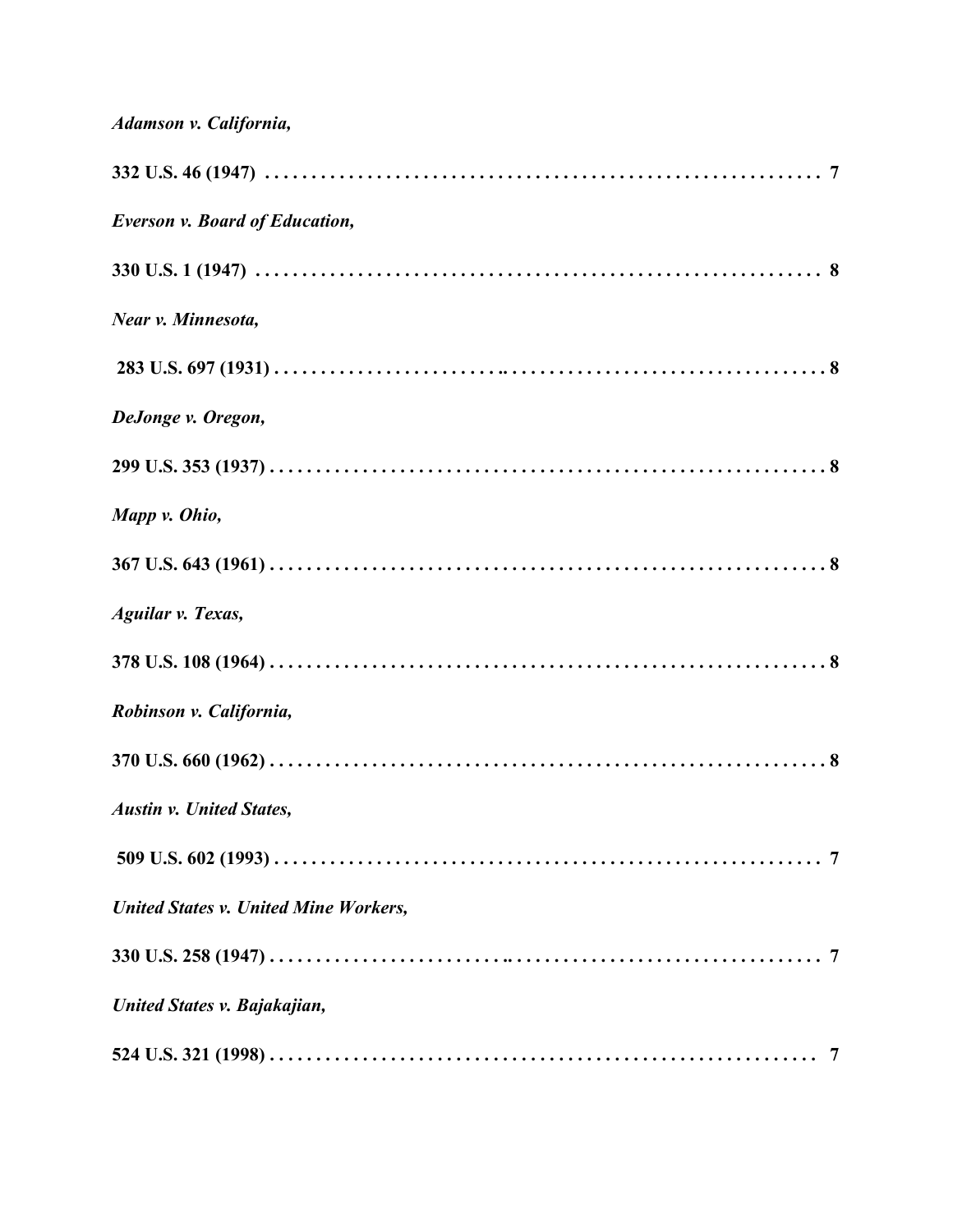### **Constitutional Provisions**

| <b>Other Authorities</b>                                                                                                                            |
|-----------------------------------------------------------------------------------------------------------------------------------------------------|
| The Magna Carta (1215). $\ldots$ . $\ldots$ . $\ldots$ . $\ldots$ . $\ldots$ . $\ldots$ . $\ldots$ . $\ldots$ . $\ldots$ . $\ldots$ . $\ldots$ . 12 |
| Incorporation Doctrine." LII/Legal Information Institute, 9 Feb. 2018,  10                                                                          |
|                                                                                                                                                     |

#### **Statement of Argument**

The Excessive Fines Clause of the 8th amendment should be incorporated through the due process clause of the 14th amendment. As established in the Slaughterhouse Case, state citizenship is different than federal citizenship. Additionally the Slaughterhouse case looked past the Privileges Immunities Clause and instead used Due Process as the current means for incorporating rights. Due process requires a procedure for a right to be incorporated. By continuing with Due Process this his will institute consistency within the court because the court has always ruled through Due Process not Privileges Immunities. With the establishment of the standard of using Due Process the court should continue to follow precedent and use the due process clause when incorporating parts of amendments into the Bill of Rights.

#### **Arguments**

# 1. **The due process clause of the fourteenth amendment allows the excessive fines clause to be incorporated, as decided in the Slaughterhouse Cases.**

Before the *Slaughterhouse Cases* 83 U.S. 36 (1872), the fourteenth amendment written out by the Constitution's Founders was relatively new and had not been widely interpreted. Then, in a 5-4 decision, the Slaughterhouse Cases limited the power of the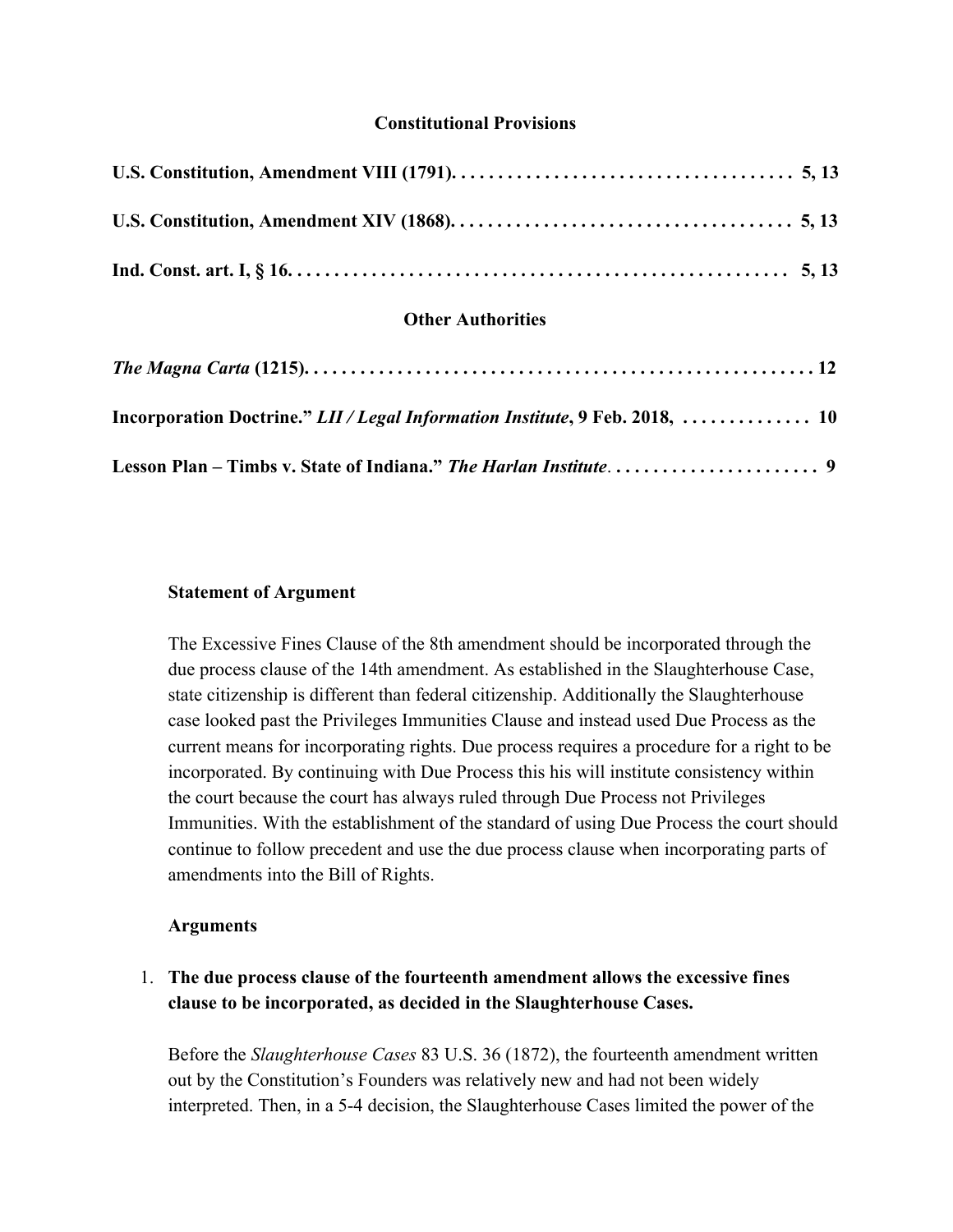Privileges and Immunities Clause for the states. Due Process would be the standard used to incorporate amendments, or parts of amendments into the states, as found in the Due Process Clause of the Fourteenth Amendment. This was first done in *Gitlow v. New York,* 268 U.S. 652 (1925) to incorporate the First Amendment. In Justice Samuel Miller's majority written opinion, he wrote "This court is thus called upon for the first time to give construction to these articles." The first line of the fourteenth amendment states that "All persons born and naturalized in the United States and subject to the jurisdiction thereof, are citizens of the United States and of the State where they reside" (14th amendment section 1). This shows that there is a written distinction between state and federal citizenship, and therefore there is also a distinction between the two for protection of the laws. Justice Miller makes this even clearer by explicitly stating that "It is quite clear, then, that there is a citizenship of the United States, and a citizenship of a State, which are distinct from each other, and which depend upon different characteristics or circumstances in the individual." The Fourteenth Amendment also states that "No state shall make or enforce any law which shall abridge the privileges or immunities of citizens of the United States; nor shall any state deprive any person of life, liberty, or property, without due process of law; nor deny to any person within its jurisdiction the equal protection of the laws" (14th amendment section 1). The fourteenth amendment does not guarantee that all citizens of the states should receive equal economic protections, such as protection from excessive fines in the Eighth Amendment of the Constitution, but specifically citizens of the United States, implying that it is currently only a federal protection. This distinction matters in relation to the Privileges and Immunities Clause because the petitioner's argument "speaks only of privileges and immunities of citizens of the United States, and does not speak of those of citizens of the several States." Only United States citizens have privileges and immunities, and therefore they do not apply to citizens of the individual state. The Federal Constitution only protects the privileges and immunities of the United States citizen, which according to Justice Miller, "It is too clear for argument that the change in phraseology was adopted understandingly and, with a purpose" by the Framers. Using this reasoning, Justice Miller limited this Privileges and Immunities Clause in his majority opinion of the Slaughterhouse Cases, and wrote, "The constitutional provision there alluded to did not create those rights, which it called privileges and immunities of citizens of the States. It threw around them in that clause no security for the citizen of the State in which they were claimed or exercised. Nor did it profess to control the power of the State governments over the rights of its own citizens" *Slaughterhouse Case* 83 U.S. 36 (1872). Privileges and Immunities does not provide security for state rights, leaving due process to do so. In relation to this case of Timbs v Indiana, this reasoning establishes that privileges and immunities cannot be used to enforce a right for a state citizen, and due process must be used if a federal protection is to be extended to state citizens. For example, in the case of *City of New York v. Miln* [36](https://supreme.justia.com/cases/federal/us/36/102/)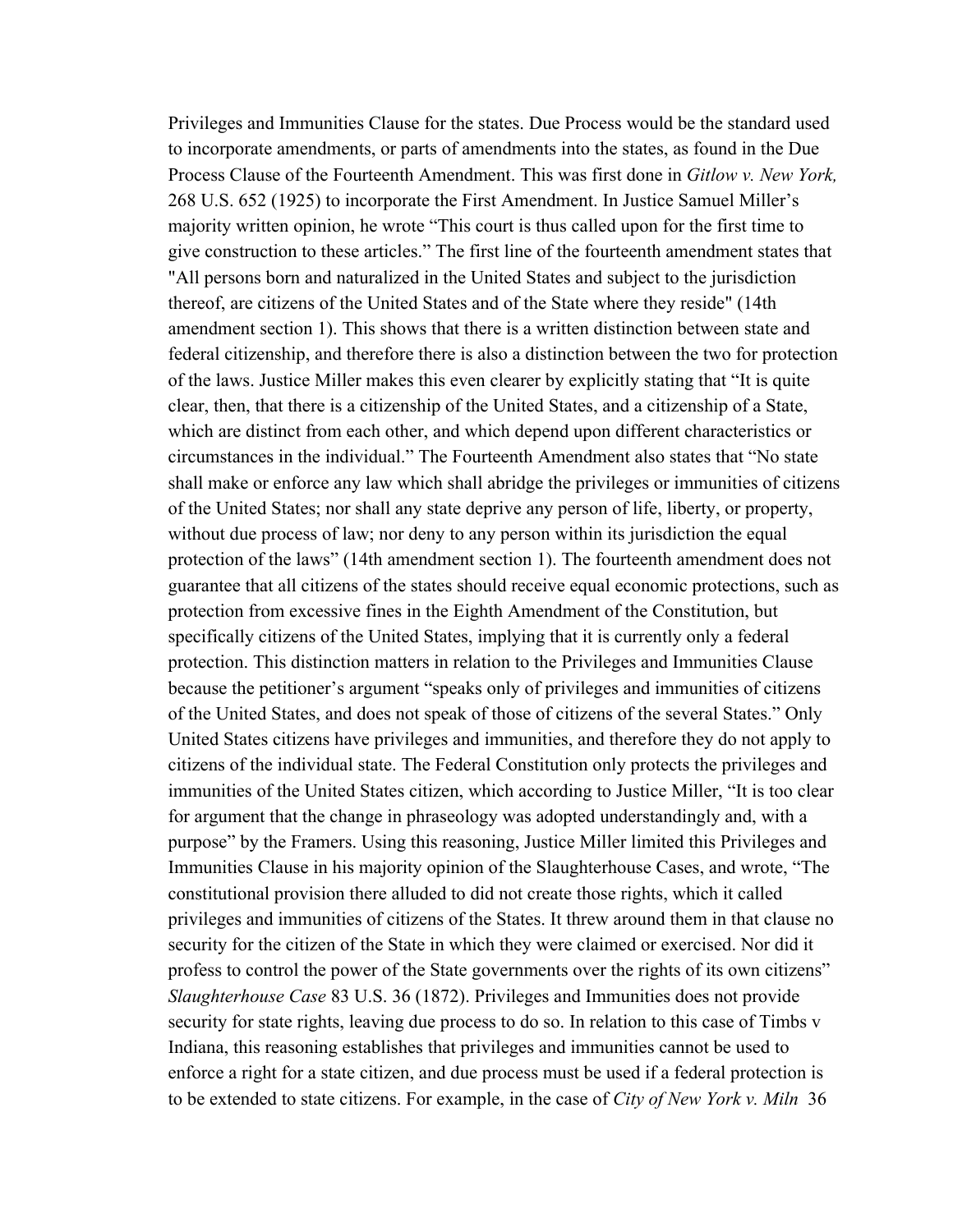[U.S. 102 \(1837\)](https://supreme.justia.com/cases/federal/us/36/102/), the defendant was prosecuted for failing to comply with a New York Statute requiring every master of a vessel arriving In New York City from a foreign port to report all passengers' names, ages, occupations, last places of settlement, and places of birth. Justice Miller wrote that "this act was an invasion of the exclusive right of Congress to regulate commerce." However, due to the previous unincorporation and was for the state citizens, not United States citizens, it was "unaffected by the clause of the Constitution which conferred on Congress the right to regulate commerce. [p64]," regardless of the validity of this argument. Privileges and Immunities does not automatically apply certain rights to the states, and it is only once an amendment or part of an amendment is incorporated through due process individually that it then is incorporated and applies to the states, as the Courts have done with the 1st, 2nd, 4th, and 6th Amendments, as well as parts of the 5th and 8th Amendments. Evidence for this can be found in the Fourteenth Amendment, which states that due process can be used to protect state citizens' life, liberty, and property. Miller concluded his majority opinion by stating that "we trust that such may continue to be the history of its relation to that subject so long as it shall have duties to perform which demand of it a construction of the Constitution or of any of its parts," in which he was referring to the decision that since the Privileges and Immunities Clause would not be used to extend rights to state citizens, the Courts in the future would be left to determine what should be incorporated, known as the selective incorporation theory that would come along as certain protections would be deemed necessary at the state level. The first time this would be ruled on was in *Gitlow v. New York*, 268 U.S. 652 (1925), in which the Supreme Court ruled to incorporate the First Amendment through the Due Process Clause. The Due Process Clause has also been used to incorporate the 1st, 2nd, 4th, and 6th Amendments, as well as vital parts of the 5th and 8th Amendments, when they came up as a right that would need to be extended to state citizens. Due Process is a procedural right not a substantive right, and is a process that must be used on a clause by clause basis if there is a need to decide whether part of an amendment should be incorporated to ensure equal protection of the laws.

## 2. **The right to protection against excessive fines is fundamental to the American scheme of justice/ordered liberty.**

 As established in the first argument, amendments or parts of amendments can be incorporated into the states through due process as deemed necessary by the Supreme Court. In order to prove that the excessive fines clause of the eighth amendment should be incorporated in this manner through due process, it has to be proven as well that it is one of those parts necessary to be incorporated at all. The modern standard, as decided in cases including *Duncan v Louisiana* 391 U.S. 145 (1968), is that the parts of the Bill of Rights that are "fundamental to the American scheme of justice," for example the right to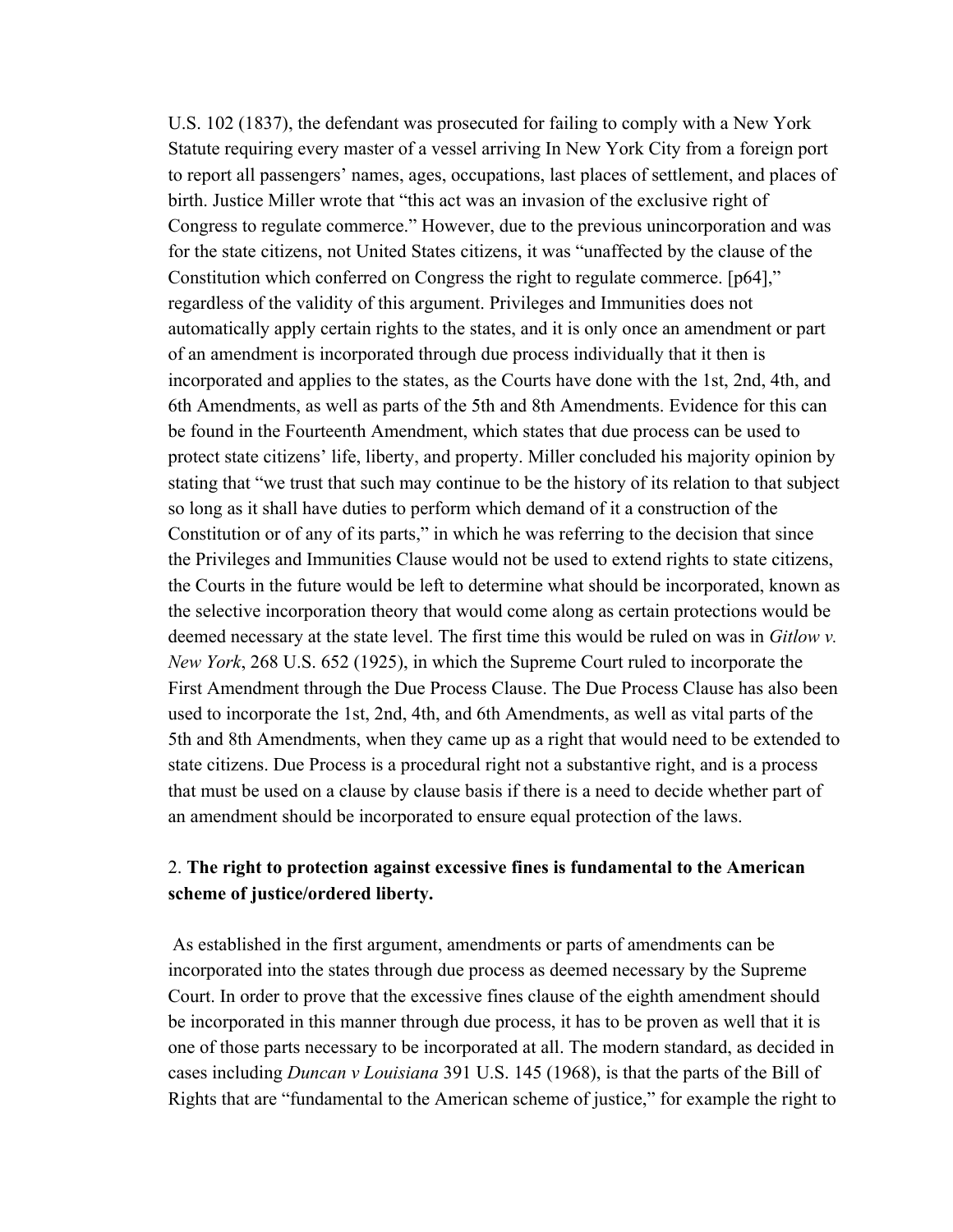trial by jury in a serious criminal case, are made applicable to citizens of each state by the Due Process Clause in the Fourteenth Amendment. This standard emerges when Justice Benjamin Cardozo held that the Due Process Clause protected only those rights that were "of the very essence of a scheme of ordered liberty" (*Palko v. Connecticut,* 302 U.S. 319 (1937)). On the other hand, rights that are not fundamental to the scheme of ordered liberty, such as the right to a jury trial in a civil case involving more than \$20 were not made applicable to the states through due process. To be fundamental to the American scheme of justice means that a right needs to be a vital need for each American citizen to have in order to be treated fairly in a trial in the United States Justice system. The most recent incorporation decision was in *McDonald v Chicago* 561 U.S. 742 (2010), which was a case challenging the strict gun control legislation in Chicago. *District of Columbia v. Heller*, 554 U.S. 570 (2008) had previously, clearly ruled that "the 2nd Amendment guaranteed an individual right to bear arms," however this was still only a federal right and was not applicable to the states at the time. However, a 5-4 vote in *McDonald v Chicago* 561 U.S. 742 (2010) made this right applicable to the states through due process, because the judges believed that the ratifiers of the Fourteenth Amendment would have found this right to be "among those fundamental rights necessary to our system of ordered liberty." This extended the second amendment protection to citizens of each individual state, because the right was so extremely necessary, following the standard in *Duncan v Louisiana* 391 U.S. 145 (1968). Additionally in *Duncan v Louisiana* 391 U.S. 145 (1968), Justice White further defined this standard by explaining that the Fourteenth Amendment only "incorporates certain fundamental provisions, but not other non-fundamental provisions," which was named the selective incorporation theory. It has also been called a "Total Incorporation Plus" by justice Murphy in *Adamson v. California*, 332 U.S. 46 (1947). The fourteenth amendment is clear in that it calls for certain, fundamental rights to be incorporated through due process at the necessary time, but it also prohibits others from being incorporated, if they are deemed otherwise. To follow these precedent standards in *McDonald v Chicago* 561 U.S. 742 (2010) and *Duncan v Louisiana* 391 U.S. 145 (1968), the excessive fines clause must also be proved as a fundamental provision for state citizens "to our system of ordered liberty" *McDonald v Chicago* 561 U.S. 742 (2010). The excessive fines clause was written to protect citizens from having to pay excessive fines as a punishment for a crime. The fine of the car was about four times the amount of the maximum fine amount for the crime committed by the defendant, \$10,000, and this is a protection absolutely necessary to protect citizens of each individual state as well. Even England's Magna Carta required that financial penalties "be proportioned to the wrong." Even though the car is property, it's value still counts as an excessive fine because the excessive fines clause applies to civil forfeitures of property, as held in *Austin v. United States*, 509 U.S. 602 (1993). As discussed in *United States v. United Mine Workers,* 330 U.S. 258 (1947), the defendant's economic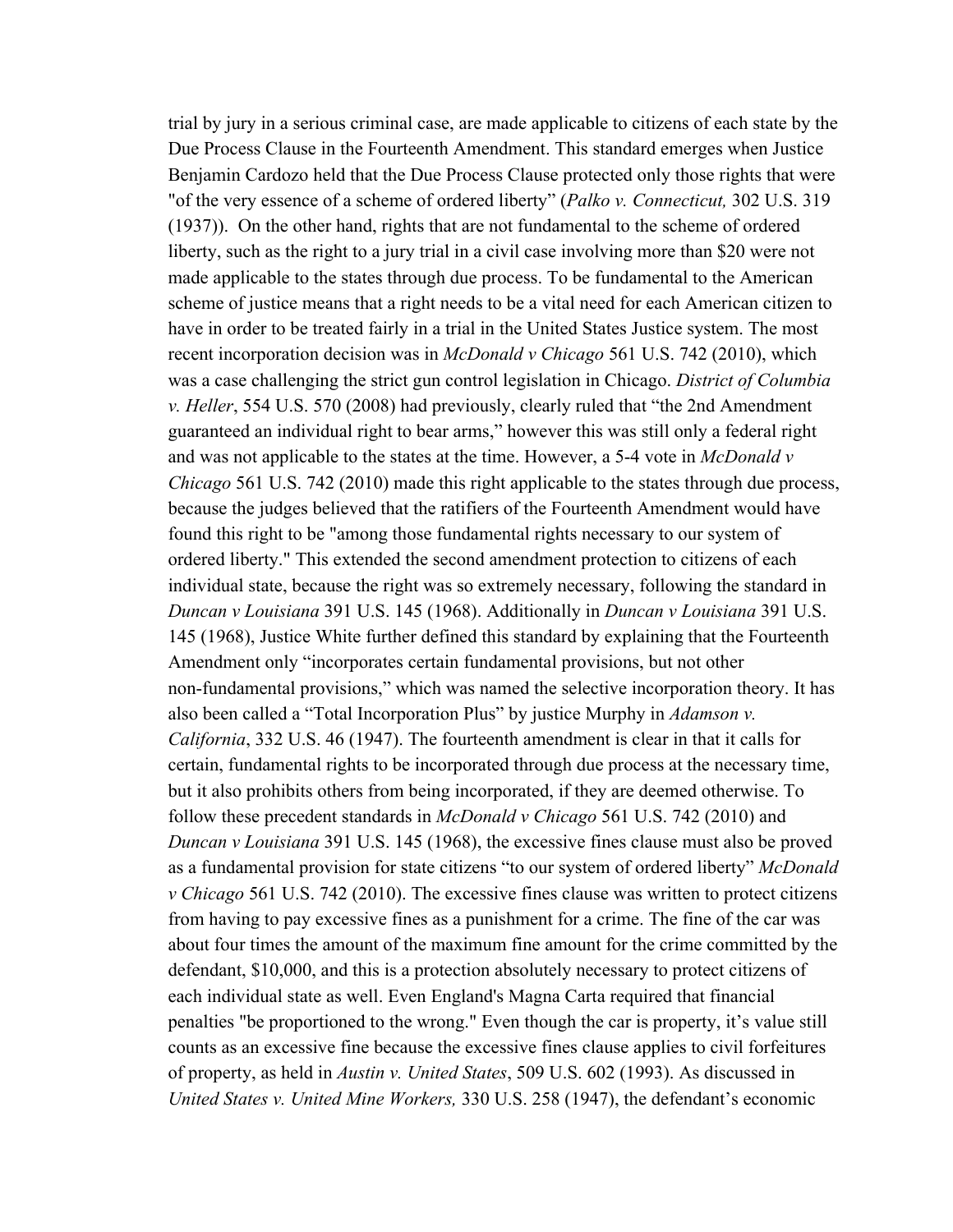status and position must also be considered when deciding what is excessive, and seeing how the car is Mr. Timb's only mode of transportation, and he is not extremely well-off, an amount four times the amount of the maximum is "grossly disproportionate to the gravity of defendant's offense," the standard defined in *United States v. Bajakajian,* 524 U.S. 321 (1998). The due process clause of the fourteenth amendment allows this part of the eighth amendment to be incorporated into the states, to extend this fundamental protection.

# 3. **The due process clause has been used in many similar instances to incorporate these fundamental rights, and it is important the court continues to stick to precedent.**

 Based on Precedent the excessive fines clause of the 8th amendment should be incorporated through the due process clause of the 14th amendment. As established by the Slaughterhouse cases, the privileges and immunities clause has been replaced by due process as the current standard for incorporating rights. Rights such as the 1st, 2nd, 4th, and 6th amendments have all been fully incorporated into the bill of rights by due process. The establishment of religion in the first amendment was incorporated through the case of *[Everson v Board of Education](http://www.law.cornell.edu/supremecourt/text/330/1)*, 330 U.S. 1 (1947). Freedom of speech was incorporated through *Gitlow v. New York* 268 U.S. 652 (1925). Freedom of press was incorporated through *[Near v. Minnesota](http://www.law.cornell.edu/supremecourt/text/283/697)* 283 U.S. 697 (1931), and finally freedom of assembly was incorporated through *[DeJonge v. Oregon](http://www.law.cornell.edu/supremecourt/text/299/353)* 299 U.S. 353 (1937). The second amendment right to bear arms became fully incorporated in the case of *Mcdonald v Chicago* 561 U.S. 742 (2010). The 4th amendment freedom from unreasonable searches and seizure was incorporated in *Mapp [v. Ohio](http://www.law.cornell.edu/supremecourt/text/367/643),* 367 U.S. 643 (1961), and the requirements for a warrant were incorporated in *[Aguilar v. Texas](https://supreme.justia.com/cases/federal/us/378/108/case.html)*, 378 U.S. 108 (1964). Finally the 6th amendment, right for to a trial, jury, and testimony, and more specific aspects of those rights have also been fully incorporated through due process of the 14th amendment. Aspects of the 8th amendment have also been incorporated using due process. The case of *[Robinson v California,](http://www.law.cornell.edu/supremecourt/text/370/660)* 370 U.S. 660 (1962) incorporated protection against cruel and unusual punishment. In each one of the cases stated above the process used to incorporate these rights was done under the due process clause. Since this is a question relating to the 8th amendment it is important that the court stays consistent. The excessive fines clause of the 8th amendment should be incorporated using due process because that is how the other parts of the 8th amendment were incorporated. Based on Stare decisis it is important that the court continue to make decisions based on precedent. Precedent helps judges to make decisions that are consistent and makes sure that the rules are clear and followed. Justice Breyer elaborates on the significant precedent has on the structure of our nation when he says "Every one of us understands that if you change the